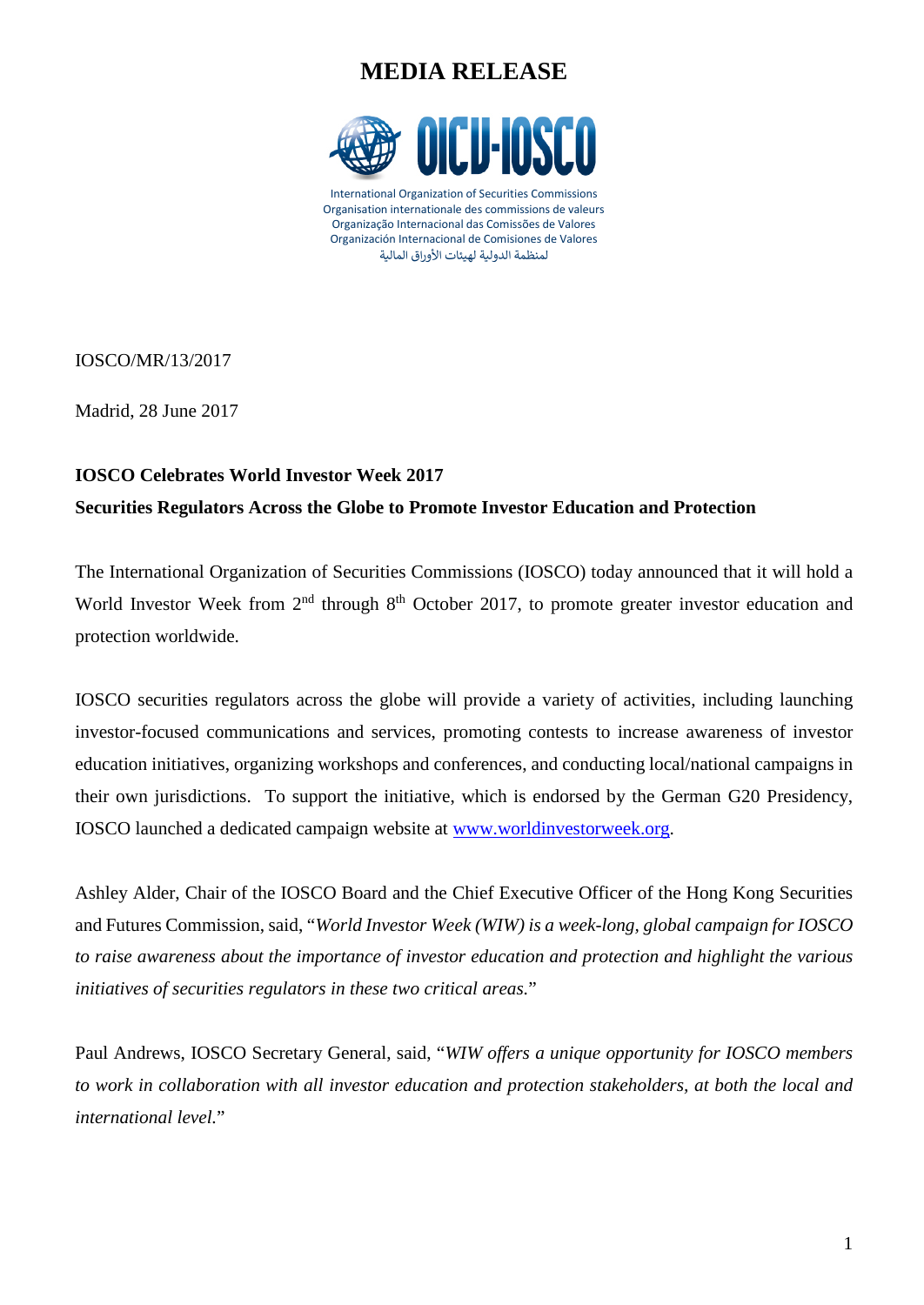# **MEDIA RELEASE**



José Alexandre Vasco, Chair of IOSCO´s Committee on Retail Investors, said, "*We encourage all IOSCO members and other stakeholders to take part in WIW and help ensure that its important messages on the education and protection of investors are heard across the globe.*"

Information about WIW and how to join this week-long global effort will be provided on the campaign website at [www.worldinvestorweek.org.](http://www.worldinvestorweek.org/)

### **NOTES TO THE EDITORS**

- 1. IOSCO is the leading international policy forum for securities regulators and is recognized as the global standard setter for securities regulation. The organization's membership regulates more than 95% of the world's securities markets in more than 115 jurisdictions and it continues to expand.
- 2. The IOSCO Board is the governing and standard-setting body of the International Organization of Securities Commissions (IOSCO), and is made up of 34 securities regulators. Ashley Alder, the Chief Executive Officer of the Securities and Futures Commission (SFC) of Hong Kong, is the Chair of the IOSCO Board. The members of the IOSCO Board are the securities regulatory authorities of Argentina, Australia, Belgium, Brazil, China, Egypt, France, Germany, Hong Kong, India, Indonesia, Ireland, Italy, Jamaica, Japan, Kenya, Malaysia, Mexico, Nigeria, Ontario, Pakistan, Peru, Quebec, Saudi Arabia, Singapore, South Korea, Spain, Sweden, Switzerland, the Netherlands, Turkey, the United Kingdom, and the United States of America.
- 3. The Growth and Emerging Markets Committee is the largest Committee within IOSCO, representing close to 80 per cent of the IOSCO membership, including 11 of the G20 members. Ranjit Ajit Singh, Chairman of the Securities Commission Malaysia and Vice Chair of the IOSCO Board, is the Chair of the GEM Committee. The Committee brings members from growth and emerging markets together and communicates members' views and facilitates their contribution across IOSCO and at other global regulatory discussions. The GEM Committee's strategic priorities are focused, among others, on risks and vulnerabilities assessments, policy and development work affecting emerging markets, and regulatory capacity building.